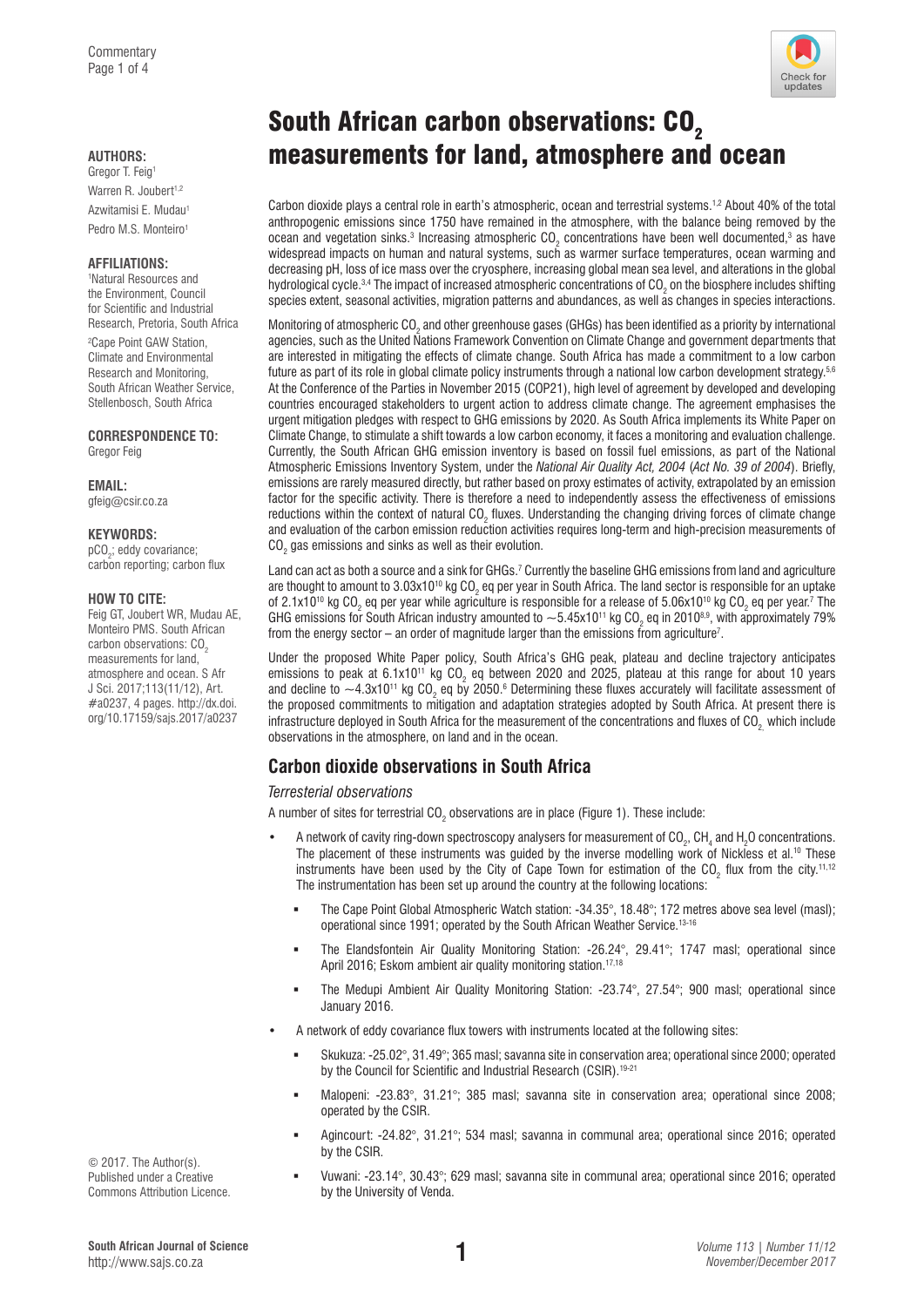- Middelburg: -31.52°, 25.01°; Karoo site in heavily grazed and lightly grazed agricultural area; operational since 2015; operated by Grootfontein Agricultural College and Stellenbosch University.
- Cathedral Peak: -28.9755°, 29.2359°; 1860 masl; operational since 2012; operated by the South African Environmental Observation Network (SAEON) Grasslands–Forests–Wetlands node.
- Welgegund: -26.56°, 26.93°; 1477 masl; grassland site under commercial agriculture; operational since 2010; operated by the North-West University.<sup>22</sup>

### *Marine observations*

A number of different approaches has been adopted to address the needs of understanding and resolving the trends in Southern Ocean CO $_{\textrm{\tiny{2}}}$ . One of the key gaps is observational-based estimates because of the geographical extent and remoteness of the Southern Ocean.23 This gap is being addressed in two main ways. Firstly, by increasing the coverage and quality of global data sets through international coordinated efforts such as Surface Ocean CO<sub>2</sub> Atlas (SOCAT)<sup>24</sup> and supplementing these data with linear and non-linear empirical models and proxy variables. Secondly, by expanding the ship-based approaches with autonomous platforms such as floats<sup>25</sup> and gliders<sup>23,26</sup>.

The ongoing data coverage in the Southern Ocean since 1995 has a seasonal bias for summer (Figure 2). The Southern Ocean Carbon and Climate Observatory's annual partial pressure CO<sub>2</sub> (pCO<sub>2</sub>) observations programme on board the MV SA *Agulhas II* currently operates in the Southern Ocean basin annually. These  $\tt pCO_2$  observations seasonally characterise the drivers and variability of CO<sub>2</sub> fluxes in the Southern Ocean south of Africa. Moreover, these observations reduce the uncertainty of the mean annual flux of CO<sub>2</sub> in the Southern Ocean.<sup>27</sup> Reducing the uncertainty to less than 10% (or 0.1 Pg C/year) of the mean net uptake of CO<sub>2</sub> is critical to resolving interannual variability and trends of CO $_{_2}$  flux in the Southern Ocean. $^{\mathrm{25,28}}$ 

An integrated carbon observation network which combines the current ongoing initiatives of ocean, atmosphere and terrestrial observations would provide essential information to decision-makers involved in mitigation targets and policy. In South Africa, quantitative measurement and monitoring of high-quality (climate-focused) carbon concentrations in the terrestrial, ocean and atmosphere domains already exist. Integrating these flux measurements across spatial scales and between the marine and terrestrial systems is essential.

Empirical modelling methodologies provide a method to utilise highprecision measurements of CO<sub>2</sub> to estimate CO<sub>2</sub> fluxes or to improve prior estimates of  $CO<sub>2</sub>$  fluxes. These methods have been successfully used in terrestrial systems including the City of Cape Town<sup>11,12</sup>, and regional and global  $CO<sub>2</sub>$  emissions inventories<sup>29,30</sup>. This method relies on high accuracy measurements of atmospheric  $\texttt{CO}_2$  (or other) concentrations to constrain a priori estimates of CO<sub>2</sub> fluxes derived from activity and emission factor estimates.<sup>11,30</sup>

Similarly, within the marine domain, empirical modelling provides an interim solution to estimate  $\text{CO}_2$  fluxes accurately enough to estimate inter-annual and seasonal changes, as deterministic ocean models do not yet accurately depict the seasonality of  $\texttt{CO}_2$ . Empirical modelling utilises the relationship between in-situ CO<sub>2</sub> measurements and remotely sensed parameters (temperature, salinity, chlorophyll, etc.). The relationship is then applied to remotely sensed data for which there are no CO<sub>2</sub> measurements, to improve CO<sub>2</sub> data coverage. This approach has shown some promising potential in the North Atlantic where data coverage is more extensive31,32, and has also been extended to the Southern Ocean<sup>33</sup>. Furthermore, the approach has more recently been refined by using artificial neural networks to highlight the importance of input parameters and self-organising maps, to illustrate the usefulness of empirical models as tools to reduce uncertainty of CO<sub>2</sub> estimates. $^{34}$ 

The currently available CO<sub>2</sub> observation platforms allow the opportunity for spatial integration to provide national and metro policy management with an independent assessment capability of the effectiveness of emissions mitigation measures at local and regional (southern Africa) scales. It is necessary to maintain and expand the  $CO<sub>2</sub>$  observation network across ocean, terrestrial and atmospheric platforms in Southern Africa, to link the observations and modelling platforms in order to establish an observation-based  $CO<sub>2</sub>$  inventory for South Africa and to develop temporally relevant indicators of the state of the terrestrial, atmospheric and ocean carbon systems that are relevant and accessible to policymakers and the general public.



**Figure 1:** Sites of terrestrial CO<sub>2</sub> measurements in South Africa including both the flux tower locations and the CO<sub>2</sub> measurement sites.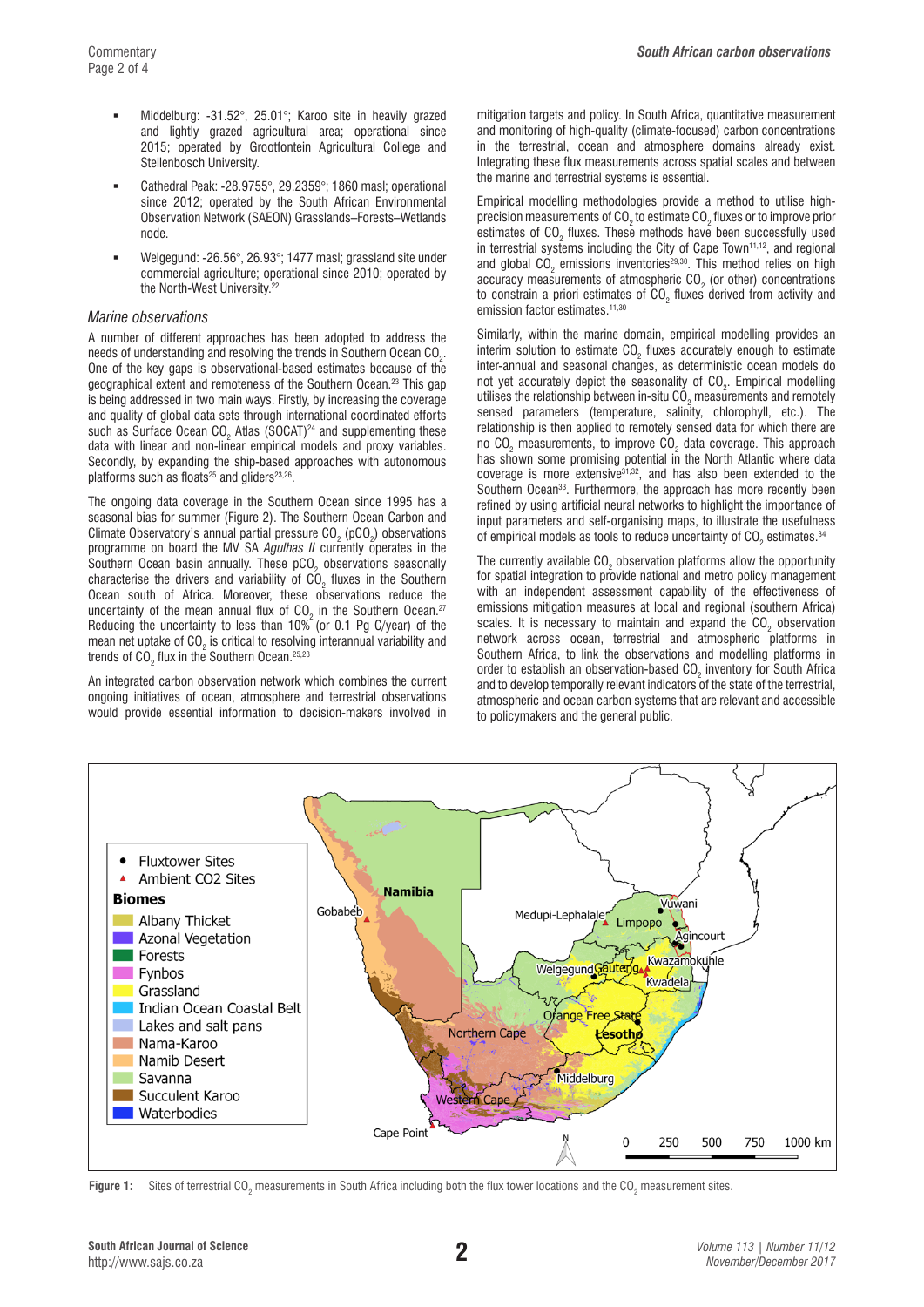

**Figure 2.** Gridded CO<sub>2</sub> observations in the Southern Ocean between 1995 and 2013 from the Surface Ocean CO<sub>2</sub> Atlas (SOCAT v3). The annual occupation of the seasonal cycle (in months) is shown; white space indicates no data.

# **References**

- 1. Houghton RA. Balancing the global carbon budget. Annu Rev Earth Planet Sci. 2007;35:313–347. [https://doi.org/10.1146/annurev.](https://doi.org/10.1146/annurev.earth.35.031306.140057) [earth.35.031306.140057](https://doi.org/10.1146/annurev.earth.35.031306.140057)
- 2. Denman KL. Climate change, ocean processes and ocean iron fertilization. Mar Ecol Prog Ser. 2008;364:219–225. <https://doi.org/10.3354/meps07542>
- 3. Intergovernmental Panel on Climate Change (IPCC). Climate change 2014: Synthesis report: Summary for policymakers [document on the Internet]. c2014 [cited 2017 Nov 06]. Available from: [http://www.ipcc.ch/pdf/](http://www.ipcc.ch/pdf/assessment-report/ar5/syr/AR5_SYR_FINAL_SPM.pdf) [assessment-report/ar5/syr/AR5\\_SYR\\_FINAL\\_SPM.pdf](http://www.ipcc.ch/pdf/assessment-report/ar5/syr/AR5_SYR_FINAL_SPM.pdf)
- 4. Le Quéré C, Peters GP, Andres RJ, Andrew RM, Boden TA, Ciais P, et al. Global carbon budget 2013. Earth Syst Sci Data. 2014;6(1):235–263. [https://doi.](https://doi.org/10.5194/essd-6-235-2014) [org/10.5194/essd-6-235-2014](https://doi.org/10.5194/essd-6-235-2014)
- 5. South African National Planning Commission. National development plan (2030). Pretoria: The Presidency; 2010.
- 6. South African Department of Environmental Affairs (DEA). National Climate Change Response White Paper. Pretoria: DEA; 2012. p. 56.
- 7. Stevens L, Henri A, Van Nierop M, Van Staden E, Lodder J, Piketh SJ. Towards the deveolpment of a GHG emissions baseline for the agriculture, forestry and other land use (AFOLU) sector in South Africa. Clean Air J. 2016;26(2):34– 39. <http://dx.doi.org/10.17159/2410-972X/2016/v26n2a11>
- 8. Thambiran T, Diab RD. Air quality and climate change co-benefits for the industrial sector in Durban, South Africa. Energy Policy. 2011;39(10):6658– 666. [http://dx.doi.org/10.1016/j.enpol.2011.08.027](http://dx.doi.org/10.1016/j.enpol.2011.08.027%20)
- 9. South African Department of Environmental Affairs (DEA). GHG Inventory for South Africa. Pretoria: DEA; 2014.
- 10. Nickless A, Ziehn T, Rayner PJ, Scholes RJ, Engelbrecht F. Greenhouse gas network design using backward Lagrangian particle dispersion modelling – Part 2: Sensitivity analyses and South African test case. Atmos Chem Phys. 2015;15(4):2051–2069. <https://doi.org/10.5194/acp-15-2051-2015>
- 11. Nickless A, Scholes RJ, Filby E. Spatial and temporal disaggregation of anthropogenic  $CO_2$  emissions from the City of Cape Town. S Afr J Sci. 2015;111(11–12), Art. 2014-0387, 8 pages. [https://doi.org/10.17159/](https://doi.org/10.17159/sajs.2015/20140387) [sajs.2015/20140387](https://doi.org/10.17159/sajs.2015/20140387)